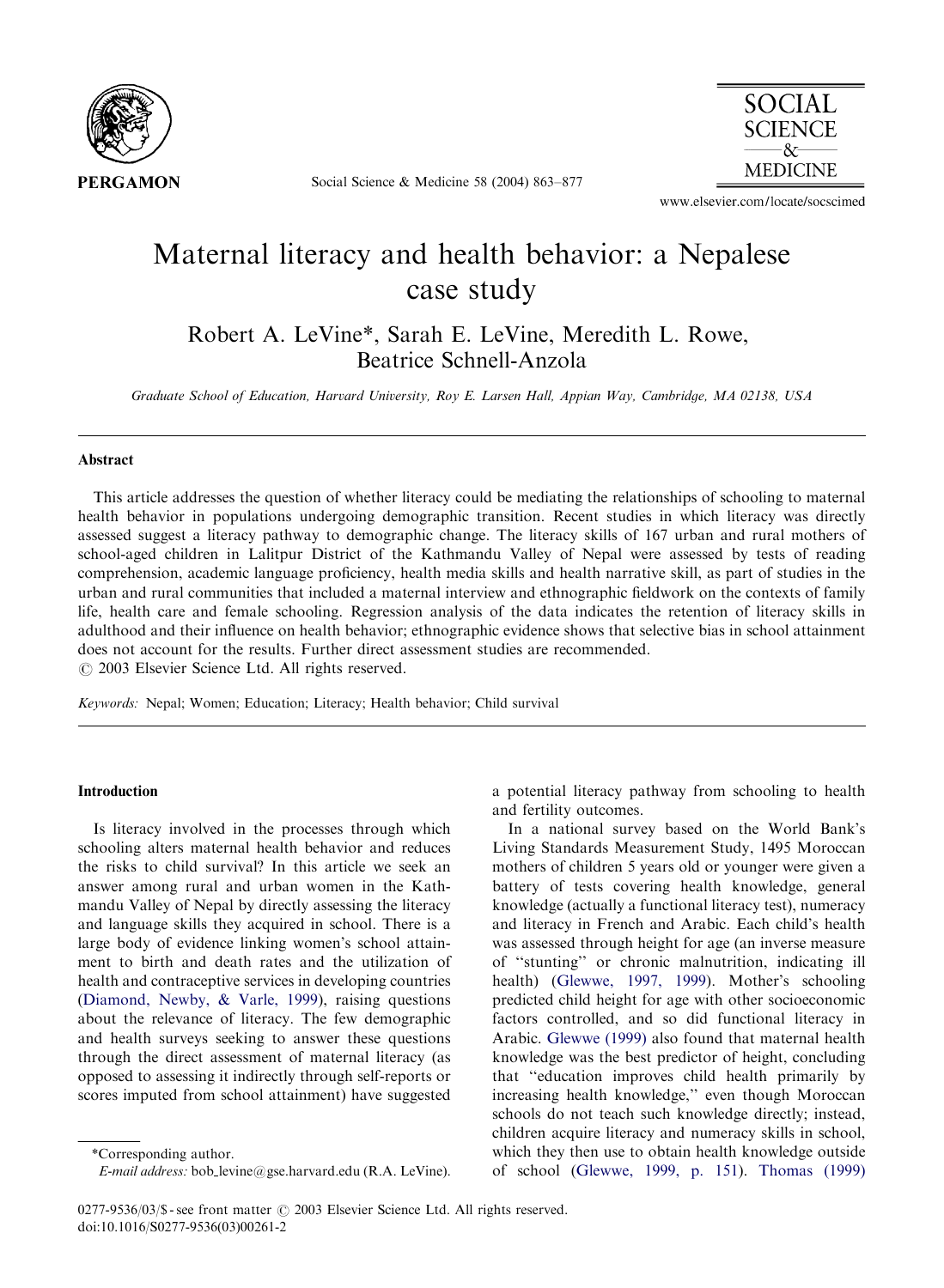analyzed data from 778 black South African women aged 15–49 yearswho participated in the 1993 survey of the Project for Statistics for Living Standards and Development of South Africa, which covered 9000 households. These women were given a Literacy Assessment Module (LAM) testing three basic skills: reading comprehension, listening comprehension, practical mathematics and computational skill. Regression analysis showed schooling to be a strong predictor of children ever born (CEB), controlling for age and rural– urban residence: Each additional year of school attendance is associated with 0.12 fewer children. Reading comprehension was an apparent vehicle of this influence: The average woman who answered all six comprehension questions correctly had nearly half a child less than a woman who failed to answer any of the questions correctly, and controlling for income did not alter this finding. Thomas (1999) concludes, "Women with better comprehension skills may be better able to access and assimilate information in the community. They may thus be likely to be better informed than their peers and therefore better able to use community services effectively'' (p. 172).

An analysis of Guatemalan data by [Khandke, Pollitt,](#page--1-0) [and Gorman \(1999\)](#page--1-0) involved 266 children and their mothers who were participants in a longitudinal supplementation study conducted by the Institute of Nutrition in Central America and Panama (INCAP) from 1969 to 1977 in four Spanish-speaking villages of rural eastern Guatemala. The children were monitored weekly for respiratory illness during the first 4 years of life; mothers took a literacy test based on local materials ([Gorman & Pollitt, 1997\)](#page--1-0). Maternal schooling ranged from 0 to 6 years, with a mean of 1.34 and a standard deviation of 1.39. Khandke, Pollitt and Gorman found that the children of mothers with  $4-6$  years of schooling had less respiratory illness than those whose mothers had 1–3 years of schooling (with socioeconomic variables controlled) and that a mother's literacy score was a significant predictor of her child's respiratory illness at 4 years of age, in a regression model that controlled for socioeconomic status and maternal school attainment.

Thus evidence from Morocco, South Africa and Guatemala has shown that when literacy testing was added to large-scale surveys or surveillance studies, the results suggested a pathway from women's schooling to demographic or health outcomes through literacy and health information. These studies provide some initial plausibility for further consideration of how literacy might be mediating the influence of school experience on women's reproductive and health behavior.

In the Project on Maternal Schooling at the Harvard Graduate School of Education, we have been investigating the links between women's schooling and reproductive change in Mexico, Nepal, Zambia and Venezuela.



Fig. 1. Hypothetical influences of maternal literacy on health and child development.

We identified four plausible pathways (aspirations, skills, identity/empowerment and models of learning and teaching) through which the schooling of women in developing countries might affect demographic change ([LeVine, LeVine,](#page--1-0) [& Schnell, 2001\)](#page--1-0). Although all four are probably implicated in the processes of school influence on maternal behavior, we have increasingly focused our research on the skill pathway, particularly proficiency in literacy and language skills acquired in school, as illustrated in Fig. 1.

Our field studies of urban and rural sites have combined ethnographic fieldwork with surveys and literacy testing in micro-communities located in subnational regions (urban areas, provinces or districts) for which available evidence had previously shown associations between women's schooling and changing levels of child survival and fertility. Six sites have been studied, including rural and urban sites in Mexico and Nepal and